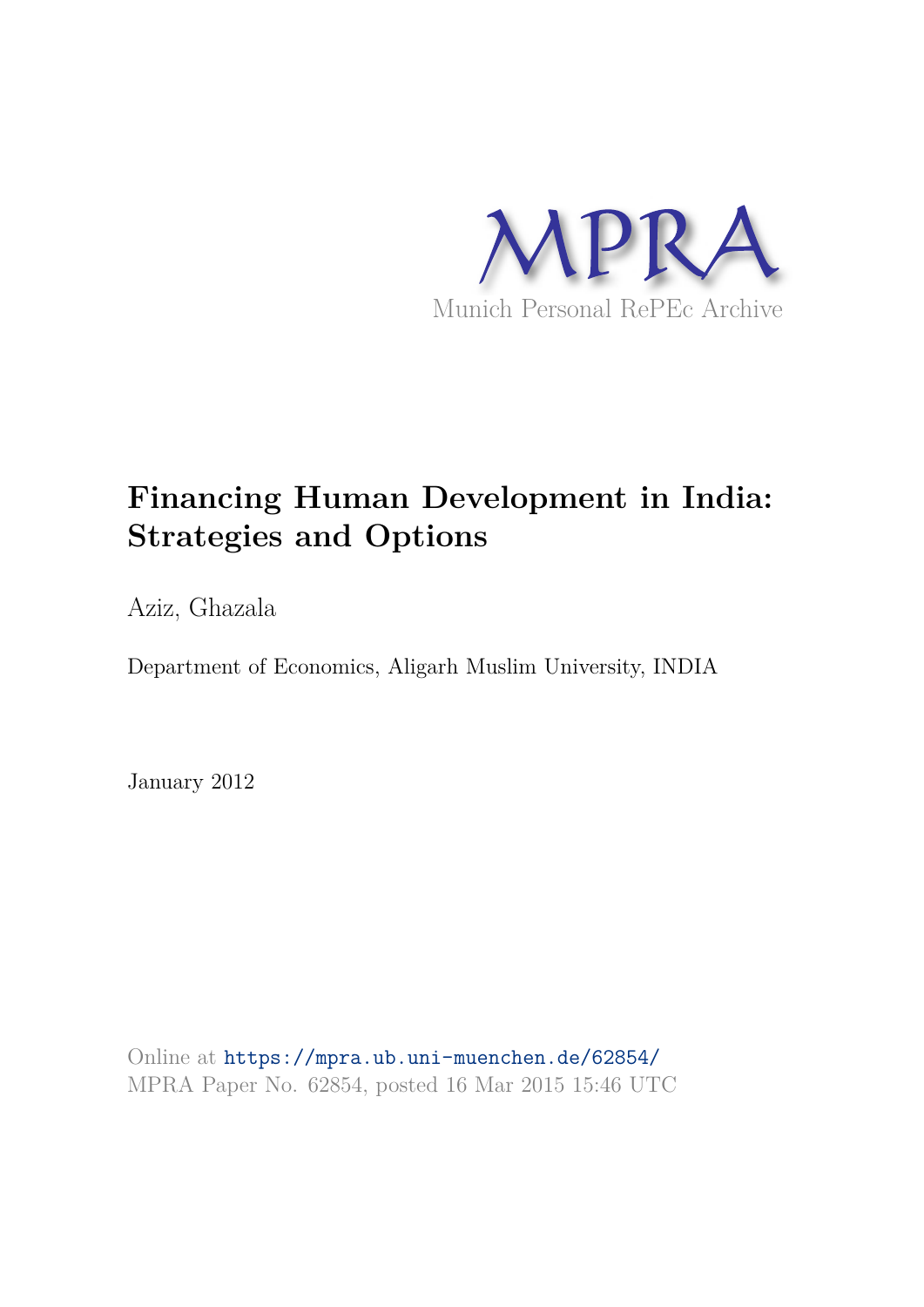# **Financing Human Development in India: Strategies and Options**

**Ghazala Aziz (Guest Faculty) Department of Economics Aligarh Muslim University, Aligarh. E-mail: ghzl2313@gmail.com**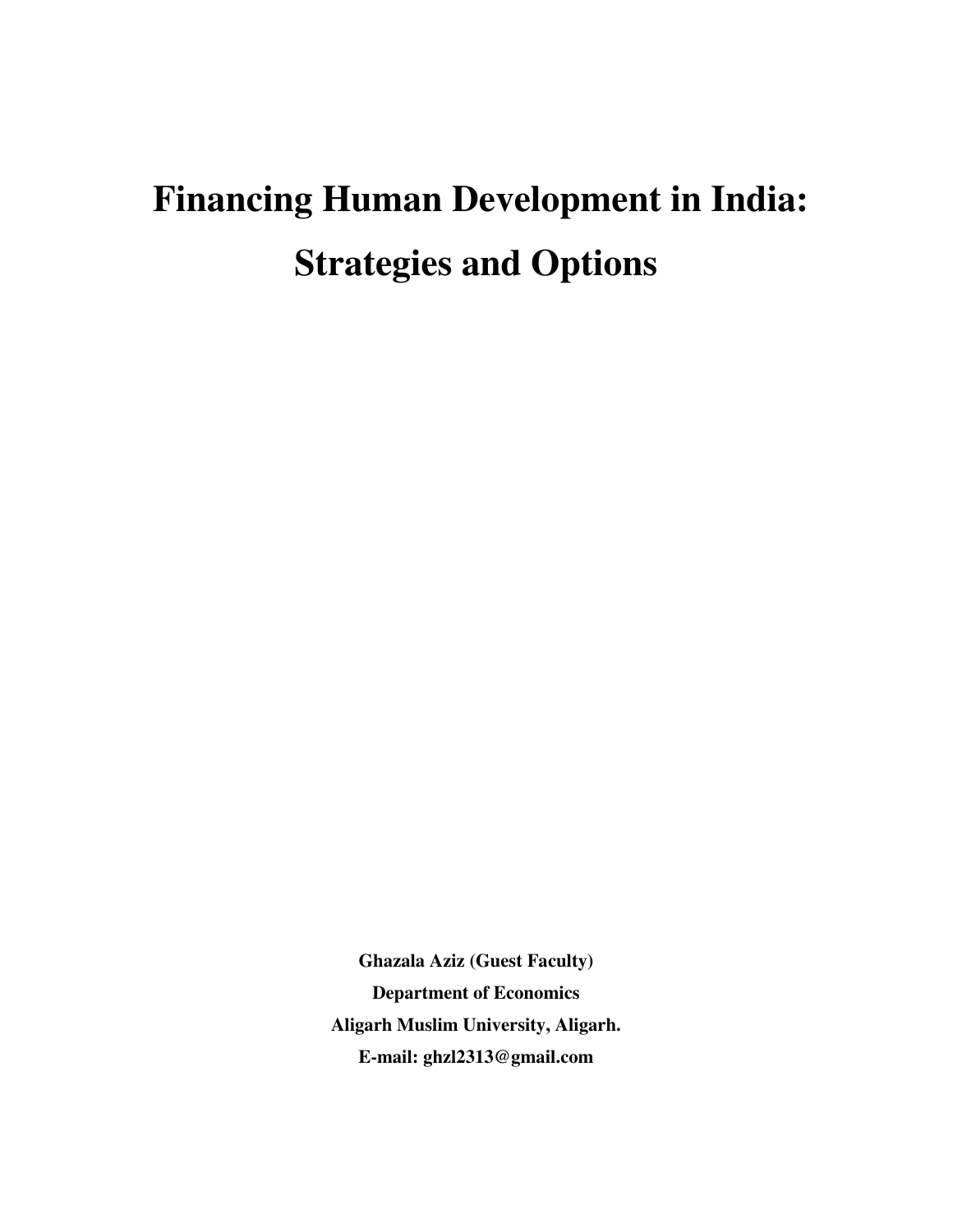#### **Introduction**

India's approach to human development can be viewed from the focus on it as human capital formation or as human development itself. Whereas former could be the means and latter the end as the idea that grew and gathered strength over the years is that human development should be an important indicator of economic development. In the first four decades of economic planning India's approach towards financing education and health as investment in human capital formation. It is only since early 1990s that human development became the focus.

Present paper examines the pattern of financing human development and the reasons why desired results could not be obtained as is evident from India's poor progress in human development index (HDI). Study deals with only health and education sectors. Data used to support arguments are secondary. They are taken from the official reports, Non Governmental Organizations, World Bank documents, as well as from the published work of other authors. To analyze government's efforts for the expansion and improvement of education and health, only Planning Commission's allocation are taken as the budgeted expenditures only reflect the maintenance of already created service. Plan of the study is as follows; it begins by tracing the strategy followed by India in financing health and education in independent India, proceeds on to analyze it's shifts per period of time especially the renewed enthusiasm in the current century for human development, and then evaluating it on the basis of it' success in realizing the objectives. Finally concluding remarks have been presented which call for a relook at the design / implementation of public policy towards human development.

#### **Financing Health and Education**

 Health and education though not public goods have always been accorded fairly high priority in India as far as public expenditure on these items are concerned as these are treated to be the merit goods and therefore required states' intervention as market determined allocation of these goods, considering India's per capita income would be inefficient. Since states have been entrusted, in the constitution, with the task of providing wide array public services basic responsibility of providing health and education too fell on them despite the fact that former is on the concurrent list in our federal constitution while education has been brought on concurrent list through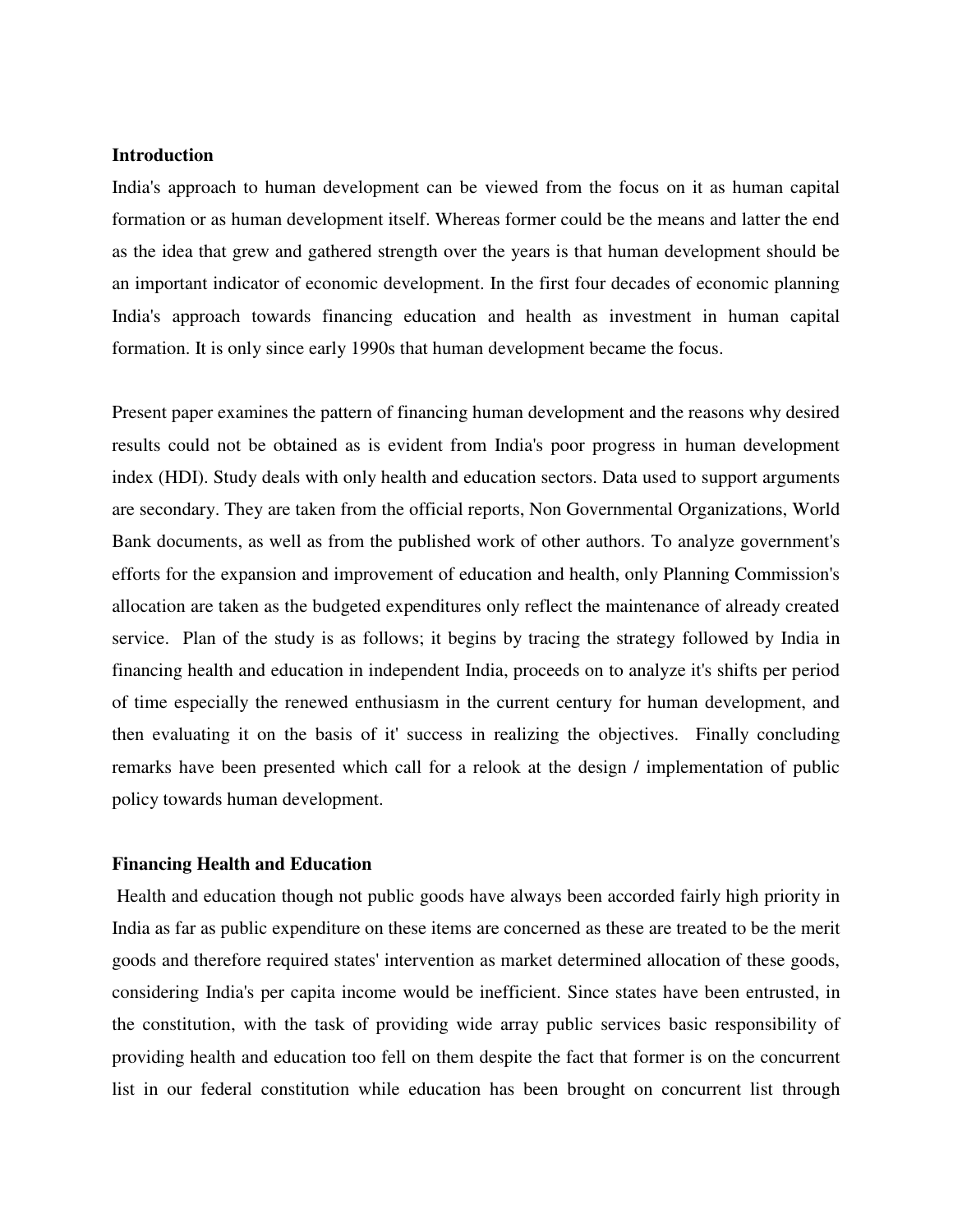constitutional amendment in 1976. Central government has also played proactive role in the expansion and improvisation in these sectors. But viewing such activities from the angle of human development is the phenomenon surfaced only in the 1980s when the concept of composite HDI came into existence with literacy and life expectancy being its prominent components along with income per capita.

The economy inherited by independent India in 1947 was one of very low per capita income, inadequate amount of physical and human capital stock, widespread poverty (though the estimates on poverty were not available then), very low level of literacy, awfully poor social and economic infrastructure etc. Thus the challenge before the country was to expand education sector from a very low benchmark with abysmally low level of financial and human resources. So the need was to keep the priorities right as the limited resources were to be allocated to various competing sectors. India did well to go in for economic planning which resulted in allocation of finite resources in accordance with the priorities as determined by the demands of economic development. The requirement was the capital formation - both physical and human. Thus expenditure on education and health is human capital formation intended at increasing its stock as well as maintenance.

Pressure on the economy's resources was on account of the increase in population also as it grew in excess of two percent annually in the first four decades since 1951. Increase in population put additional pressure on the economy's resources as the task was not only to cater to the needs of rapidly rising population but resources had also to be devoted to various programs meant to control its alarming growth. Thus sizable amount of public resources were allocated to family planning and welfare to contain alarmingly rising population on the one hand and at the same time ensuring it better health and hygiene. The twin objectives of providing some credible service in the area of education and health were pursued in right earnest but midway through the course policy confusions did arise.

Let us look at as to how India began in these matters. Taking the case of education first. Table-1 shows that allocation for education and scientific research not only remained stagnant till third five year plan it declined thereafter and continued to decline till seventh plan. Basically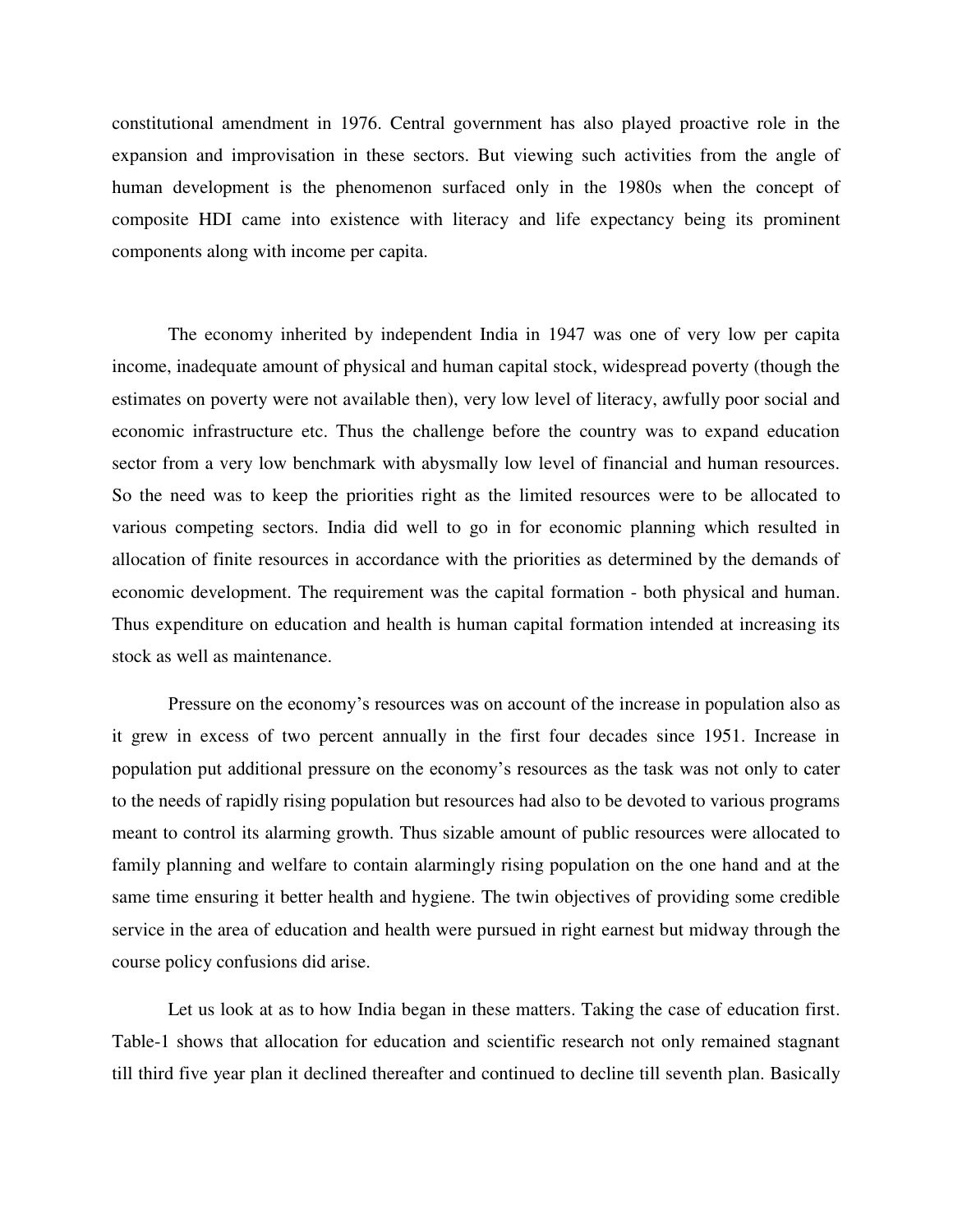it was in the 1970s that some other social sector expenditures were undertaken especially to directly attack poverty.

#### **Table-1**

#### **Sectoral Allocation of Resources under the First Six Five Year Plans**

(Rs Crore)

| Head<br>of               | <b>First Plan</b> | Second      | <b>Third</b> | Annual       | Fourth              | Fifth<br>Plan | <b>Sixth</b><br>Plan |  |
|--------------------------|-------------------|-------------|--------------|--------------|---------------------|---------------|----------------------|--|
| development              | $(1951-56)$       | Plan        | Plan         | <b>Plans</b> | $(1974-79)$<br>Plan |               | $(1980 - 85)$        |  |
|                          |                   | $(1956-61)$ | $(1961-66)$  | $(1966-69)$  | $(1969 - 74)$       |               |                      |  |
| Education<br>and         | 149               | 273         | 660          | 354          | 905                 | 1710          | 3997                 |  |
| Scientific Research      | (7.6)             | (5.8)       | (7.7)        | (5.3)        | (5.7)               | (4.4)         | (3.6)                |  |
| $\&$<br>Family<br>Health | 98                | 216         | 251          | 210          | 613                 | 1253          | 3442                 |  |
| Planning                 | (5.0)             | (4.6)       | (2.9)        | (3.2)        | (3.9)               | (3.2)         | (3.1)                |  |

Source: Government of India, Ministry of Finance, Economic Survey, various years.

Thus policy dilemma was very much in evidence as there was pursuit for simultaneously achieving various goals. Additional demand was put on scarce resources on account of population which grew rapidly after independence and its growth rate peaked during 1960s with decadal growth of 22.2 percent and declined only marginally during 1970s. This was despite the fact that considerable amount of efforts were made to arrest it during 70s which include adoption of National Population Policy in 1976. Public spending on education could not keep pace with the demands of rapidly increasing population. It was around this time that major policy decision was taken. On the recommendation of Secondary Education Commission 1972 private sector was encouraged in the secondary education through fiscal incentives. This has relieved public sector to devote more resources to higher education.

Policy predicament can also be observed if we go for the disaggregation of expenditure on various levels of education. Table-2 below presents the allocations in various five year plans on different levels of education.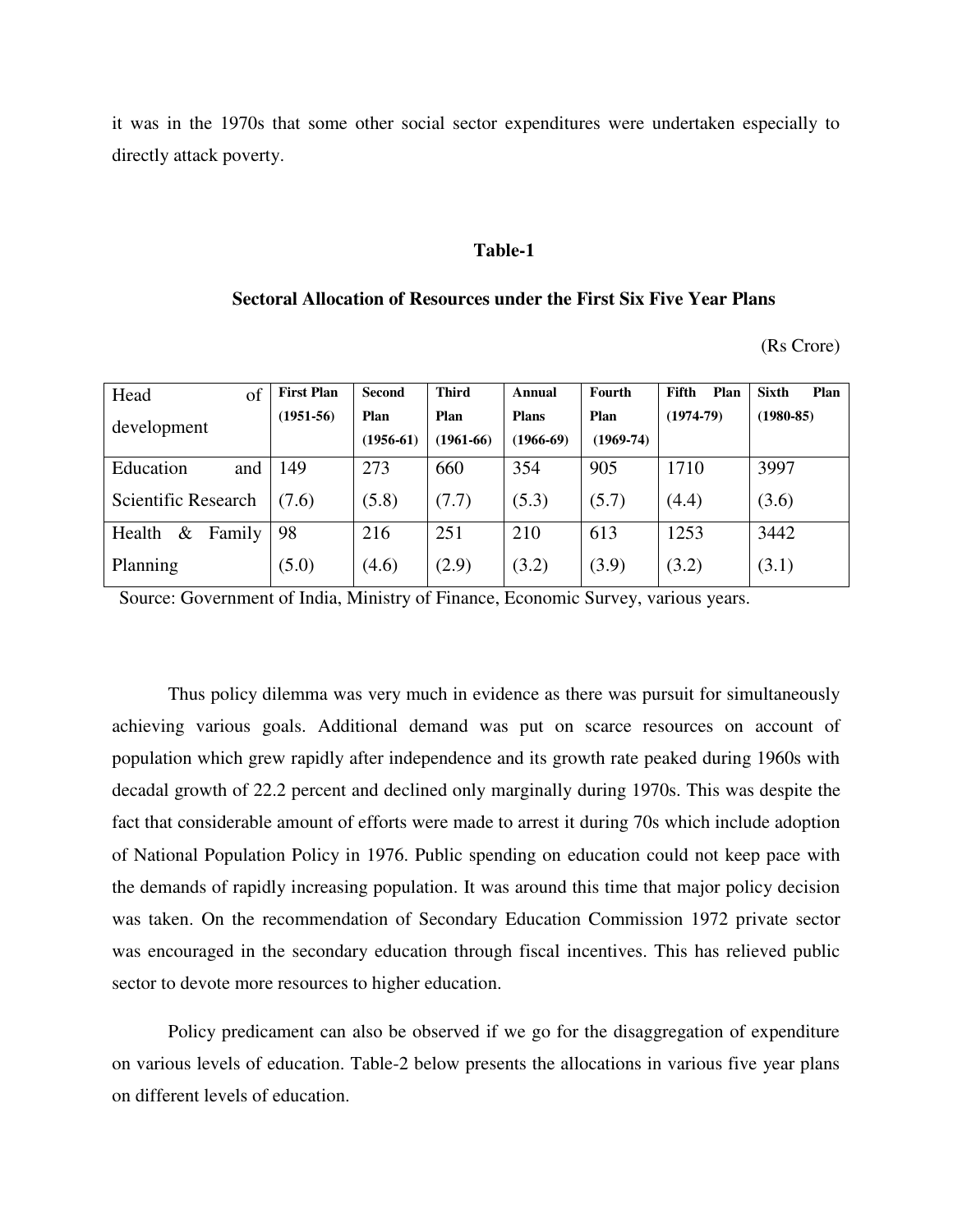**Table --2** 

| <b>Sector</b> | Plan<br>$\tilde{56}$<br>First<br>1951 | 1956<br>Second<br>Plan | 1961<br>$\frac{61}{3}$<br>Plan | 1969<br>Ē<br>Plan<br>$\frac{66}{1001}$<br>74 | Plan<br>$\mathfrak{g}$<br>Fifth<br>1974 | Sixth Plan<br>1980-85 | 1985<br>Seventh<br>Plan<br>$\Xi$ | 1992<br>Eighth<br>Plan<br>5 <sup>7</sup> | 997<br>Ninth<br>Plan<br>2002 | 2002<br>Tenth<br>Plan<br>2007 |
|---------------|---------------------------------------|------------------------|--------------------------------|----------------------------------------------|-----------------------------------------|-----------------------|----------------------------------|------------------------------------------|------------------------------|-------------------------------|
| Elementary    |                                       | 950                    | 2010                           |                                              |                                         | 8414                  | 28494                            | 103940                                   | 163696                       | 287500                        |
| Education     | 870<br>(58)                           | (35)                   | (34)                           | 3743<br>(50)                                 | 5913<br>(52)                            | (32)                  | (37)                             | (48)                                     | (66)                         | (65.6)                        |
| Secondary     | 83                                    | 510                    | 1030                           |                                              |                                         | 5344                  | 18315                            | 52311                                    | 26035                        | 43250                         |
| Education     | (5)                                   | (19)                   | (18)                           |                                              |                                         | (20)                  | (24)                             | (24)                                     | (10)                         | (9.9)                         |
| Adult         | --                                    | $\cdots$               | --                             | 126                                          | 248                                     | 1533                  | 4696                             | 11421                                    | 6304                         | 12500                         |
| Education     |                                       |                        |                                | (2)                                          | (2)                                     | (6)                   | (6)                              | (5)                                      | (3)                          | (2.9)                         |
| Higher        | 117                                   | 480                    | 870                            | 1883                                         | 3188                                    | 5604                  | 12011                            | 20944                                    | 25000                        | 41765                         |
| Education     | (8)                                   | (18)                   | (15)                           | (25)                                         | (28)                                    | (21)                  | (16)                             | (10)                                     | (10)                         | (9.5)                         |
| Others        | 227                                   | 300                    | 730                            | 936                                          | 1071                                    | 2729                  | 1980                             | 7398                                     | 4314                         | 6235                          |
|               | (15)                                  | (10)                   | (21)                           | (13)                                         | (9)                                     | (11)                  | (3)                              | (3)                                      | (2)                          | (1.4)                         |
| Technical     | 215                                   | 490                    | 1250                           | 786                                          | 1015                                    | 2563                  | 10833                            | 21987                                    | 23735                        | 47000                         |
| Education     | (14)                                  | (18)                   | (21)                           | (10)                                         | (9)                                     | (10)                  | (14)                             | (10)                                     | (9)                          | (10.7)                        |
| Total         | 1512                                  | 2730                   | 5890                           | 7474                                         | 11435                                   | 26187                 | 76329                            | 218001                                   | 249084                       | 438250                        |
|               | (100)                                 | (100)                  | (100)                          | (100)                                        | (100)                                   | (100)                 | (100)                            | (100)                                    | (100)                        | (100)                         |

Source: Government Of India, Ministry Of Information And Broadcasting: India, 2005, P.200 And Ministry Of Human **Development Resources.** 

It is obvious from above table that whereas plan allocation for school education which grew rapidly till fourth plan, became stagnant thereafter and for higher and technical education they kept on increasing during 70s. Withdrawal of public sector from school education harmed the sector in two ways; one, existing government school rapidly declined in quality as private schools expanded fast, and two, reckless expansion of higher education seriously compromised its quality. This together with lack of correspondence between manpower requirement and its output had produced huge army of educated (degree holders and not necessarily the competent) unemployed people.

Public spending in health care too has been meager as can be observed in tabl-1. It began in first plan with 5 percent allocation of total expenditure to health and then had declined steadily till fourth plan raised it a bit and remained stagnant at little over 3 percent. If this allocation is taken as a proxy for expansion of health care and viewed against the rapidly rising population together with the poor population it can be concluded that government's efforts in this sector were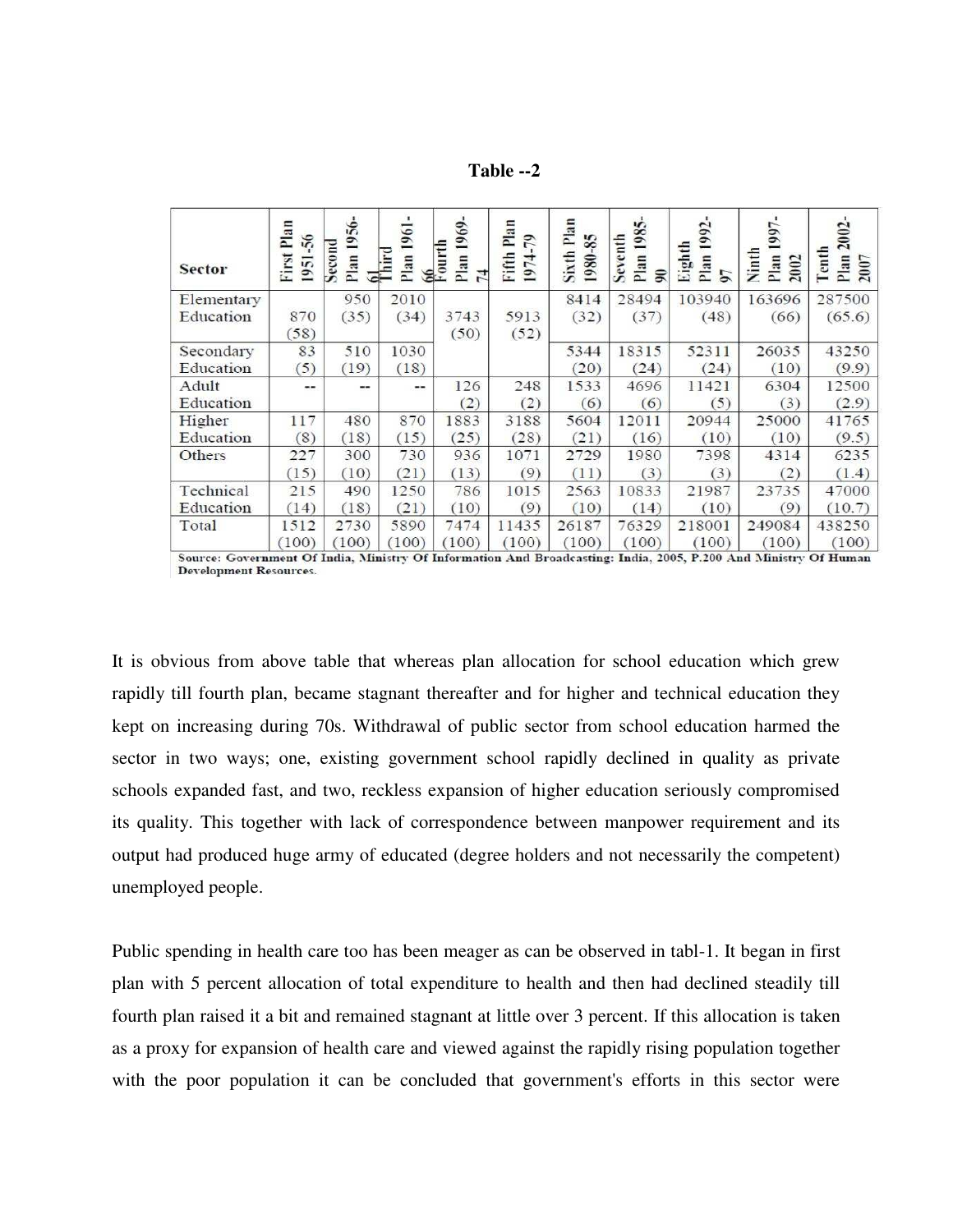thoroughly unsatisfactory. If taking into consideration rural-urban divide in health care provision the scenario would appear more bleak.

Financial crises of early 90s forced government to initiate economic reforms and development philosophy and strategy underwent a change. As a result social sector with human development as its major component came into focus in every successive five year plan beginning with 8th plan (1992-97) which states "The objectives of fulfilling the social and human aspirations of the people, meeting the essential requirements of living, raising income levels and improving their quality of life are at the centre of our developmental efforts". Same can be found in more explicit manner in the 9th plan (1997-2002); "... This will require not only higher rates of growth of output and employment, but also a special emphasis on all-round human development, with stress on social sectors and a thrust on eradication of poverty". Further impetus to human development was provided by 10th (2002-07) plan wherein it defined development objectives not only in terms of GDP or per capita income but also in terms of enhancement of human well being. This was the first plan which, apart from broadly following human development approach to development, has also introduced specific quantifiable targets for a few key indicators of human development. Eleventh plan accelerated the momentum further by making "inclusive growth" as its theme. A large part of strategy for achieving inclusive growth was to accelerate investment ... education, health, ... and other social sectors.

It can therefore be inferred that the India spent on education and health initially to create human capital which met only partial success but lately human development began to be focused. It will be examined later in the paper as to what extent the strategy worked in realizing the goals.

#### **Increase Expenditure on Human Development**

Thus human development was attempted in its right earnest from 10th plan and 11th plan gave it a further boost by substantially enhancing the allocations for it which is evident from table-3. It was during these plans that a comprehensive programme like National Rural Health Mission (NRHM) were launched. The programme is significant as it aimed at providing and strengthening health care infrastructure which so poor to call it as nonexistent. The Plan also set seven measurable targets, reflecting the health status to be achieved by the end of the Plan period. These targets related to (i) Infant Mortality Rate (IMR), (ii) Maternal Mortality Ratio (MMR), (iii) Total Fertility Rate (TFR), (iv) under-nutrition among children, (v) anaemia among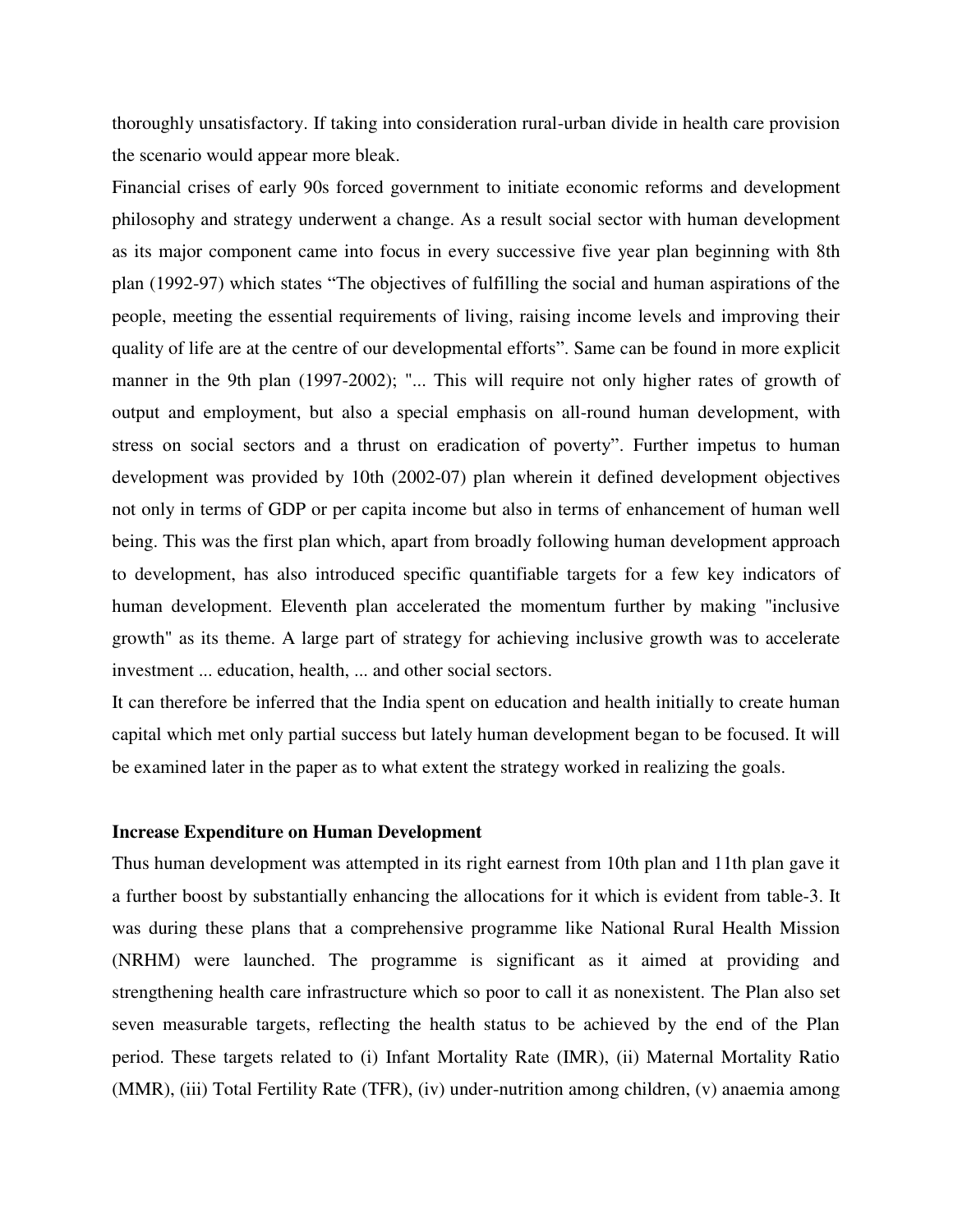women and girls, (vi) provision of clean drinking water for all and (vii) improving child sex ratio for age group 0-6 years.

#### Table-3

Sectoral Allocation in 10th & 11th Five Year Plan

In percent to total plan outlay

| Sector                             | 10th Plan (2002-07) | 11th Plan(2007-12) |
|------------------------------------|---------------------|--------------------|
| Education                          | 7.68                | 19.29              |
| Rural development & panchayati Raj | 10.70               | 13.39              |
| Health & Family Welfare            | 5.62                | 8.71               |
| Agriculture & Irrigation           | 6.22                | 8.55               |
| Social Justice                     | 4.47                | 6.35               |
| Physical Infrastructure            | 10.94               | 9.01               |
| Scientific Development             | 3.66                | 4.68               |
| Energy                             | 5.81                | 4.04               |
| Others                             | 44.90               | 25.97              |
| Total                              | 100.00              | 100.00             |

Source: 11th Five Year Plan Document.

 Education especially the school education started receiving attention it deserved during these plans as it has been recognized as the important instrument for achieving inclusive growth. Hence, both the union and state governments increased educational expenditure. Sarva Shiksha Abhiyan (SSA), aimed at universalizing elementary education, since its inception in 2001-02 as the main vehicle for providing elementary education to all children in the 6-14 years age-group has made considerable progress in universalization of elementary education (UEE). Further progress in the matter was made with the enactment of Right to Education (RTE) Act 2009 that came into effect from April 2010, making it fundamental right of all children to demand eight years of quality elementary education. The requirement of realizing the goal of UEE in a planned and time bound manner will be higher level of funding, better targeting of uncovered and undercovered population. Isolated habitations, educationally backward blocks and districts shall require special attention.

 Central Government expenditure on social services and rural development have gone up consistently over the years . From Table-2, it can be observed that share of Central Government expenditure (plan and non-plan) on social services, including rural development has increased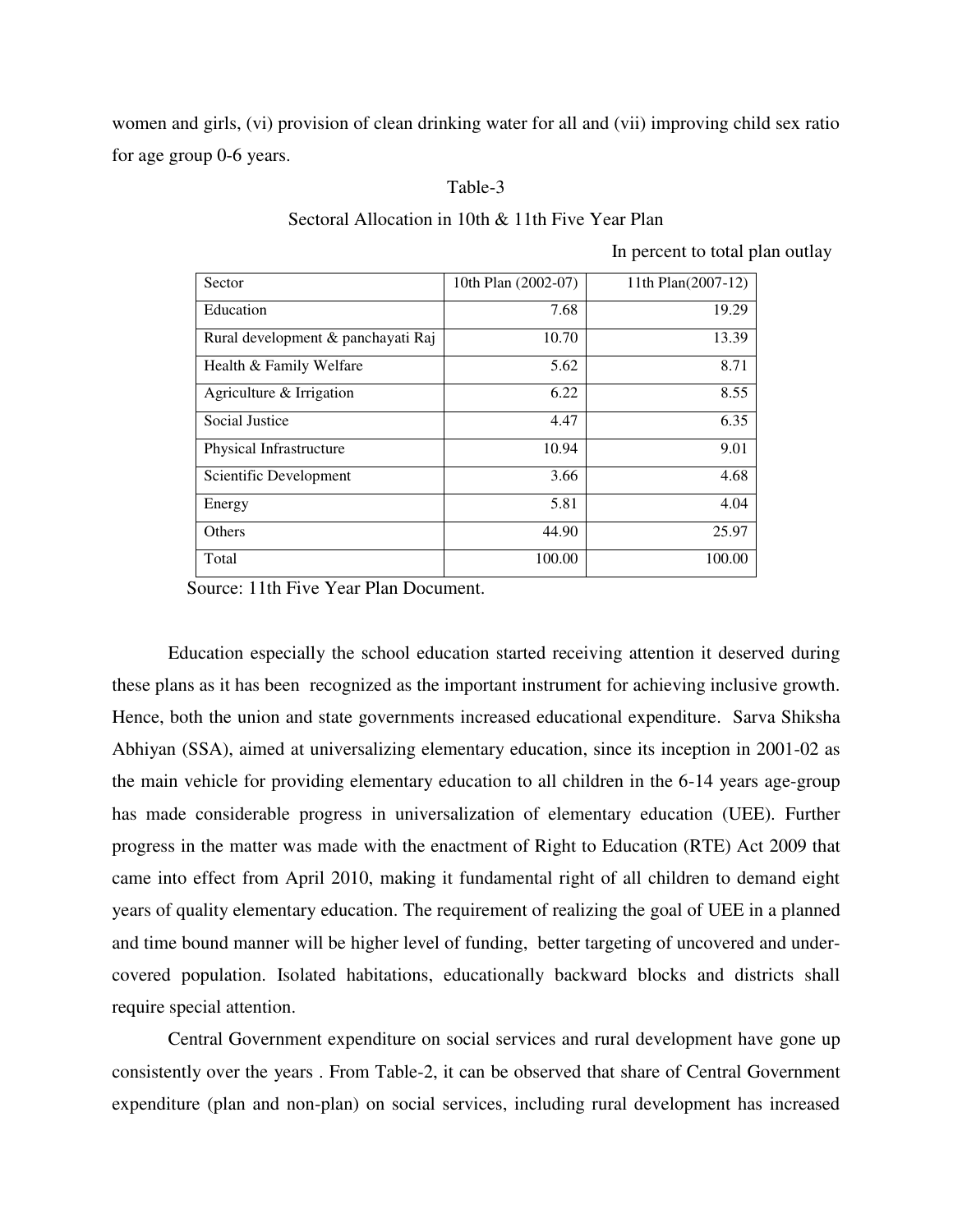from 11 per cent in 2001-02 to 13.75 per cent in 2005-06 to 19.27 per cent in 2010-11. Central support for social programmes has continued to expand in various forms in spite of the fact that most of the items in social sector fall within the purview of the States. Significant amount of programme specific funding is available to the States through the Centrally Sponsored Schemes. The pattern of funding for these schemes varies depending upon the priority laid on the sector. At the same time, the objective is to make States more and more self-reliant in supporting these scheme as is borne out by the funding pattern proposed for Sarva Shiksha Abhiyan.

#### Table-4

**Central Government expenditure (Plan and non-Plan) on social services and rural development** 

| <b>Item</b>                                               | 2001     | 2002     | 2003         | 2004-          | 2005- | 2006     | 2007-            | 2008           | 2009           | 2010           |
|-----------------------------------------------------------|----------|----------|--------------|----------------|-------|----------|------------------|----------------|----------------|----------------|
|                                                           | $-02$    | $-03$    | $-04$        | 0 <sub>5</sub> | 06    | $-07$    | 08               | $-09$          | $-10$          | $-11$          |
| 1. Social Services                                        |          |          |              |                |       |          |                  |                |                |                |
| Education Sports<br>youth<br>$a-$<br>$\ddot{\phantom{1}}$ | 2.93     | 2.39     | 2.32         | 2.81           | 3.71  | 4.28     | 4.02             | 4.04           | 3.96           | 4.46           |
| <b>Affairs</b>                                            |          |          |              |                |       |          |                  |                |                |                |
| b-Health & family welfare                                 | 1.65     | 1.58     | 1.53         | 1.64           | 1.89  | 1.87     | 2.05             | 1.91           | 1.90           | 2.03           |
| c- Water supply, housing etc.                             | 1.65     | 1.65     | 1.67         | 1.81           | 2.08  | 1.72     | 2.02             | 2.31           | 2.20           | 2.27           |
| d-Information and broadcasting                            | 0.35     | 0.34     | 0.28         | 0.26           | 0.30  | 0.25     | 0.22             | 0.22           | 0.20           | 0.22           |
| e-Welfare of SC/ST and OBC                                | 0.30     | 0.28     | 0.24         | 0.27           | 0.33  | 0.34     | 0.36             | 0.35           | 0.41           | 0.63           |
| f-Labour and employment                                   | 0.23     | 0.19     | 0.18         | 0.20           | 0.25  | 0.32     | 0.27             | 0.27           | 0.22           | 0.25           |
| g-Social welfare & nutrition                              | 0.72     | 0.57     | 0.50         | 0.52           | 0.84  | 0.85     | 0.82             | 0.72           | 0.79           | 1.06           |
| h-North-eastern areas                                     | 0.00     | 0.00     | 0.00         | 0.00           | 0.00  | 0.00     | 0.00             | 1.56           | 1.50           | 1.75           |
| i-Other-social services                                   | 0.55     | 0.11     | 0.15         | 0.34           | 0.40  | $-0.17$  | 1.29             | 1.55           | 1.87           | 1.34           |
| Total                                                     | 7.86     | 7.10     | 6.86         | 7.85           | 9.79  | 9.47     | 11.06            | 12.9           | 13.0           | 14.0           |
|                                                           |          |          |              |                |       |          |                  | $\overline{4}$ | 6              | $\overline{2}$ |
| 2-Rular development                                       | 1.72     | 2.89     | 2.59         | 1.91           | 3.12  | 2.84     | 2.80             | 4.50           | 4.27           | 4.17           |
| 3-Pradhan Mantri Gram<br>Sadak                            | 0.69     | 0.60     | 0.49         | 0.49           | 0.85  | 1.08     | 0.91             | 0.88           | 1.11           | 1.08           |
| Yojana                                                    |          |          |              |                |       |          |                  |                |                |                |
| 4-Social<br>rular<br>service,                             | 10.9     | 11.2     | 10.4         | 10.81          | 13.75 | 13.3     | 14.77            | 18.3           | 18.4           | 19.2           |
| development                                               | 7        | 3        | 6            |                |       | 8        |                  | $\overline{2}$ | $\overline{4}$ | 7              |
| 5-Total<br>central<br>government                          | 100.     | 100.     | 100.         | 100.0          | 100.0 | 100.     | 100.0            | 100.           | 100.           | 100.           |
| expenditure                                               | $\Omega$ | $\Omega$ | $\mathbf{0}$ |                |       | $\Omega$ | $\overline{0}$ . | $\Omega$       | $\Omega$       | $\mathbf{0}$   |

As a percentage of total expenditure

**Source : Budget Documents and Ministry of Rural Development**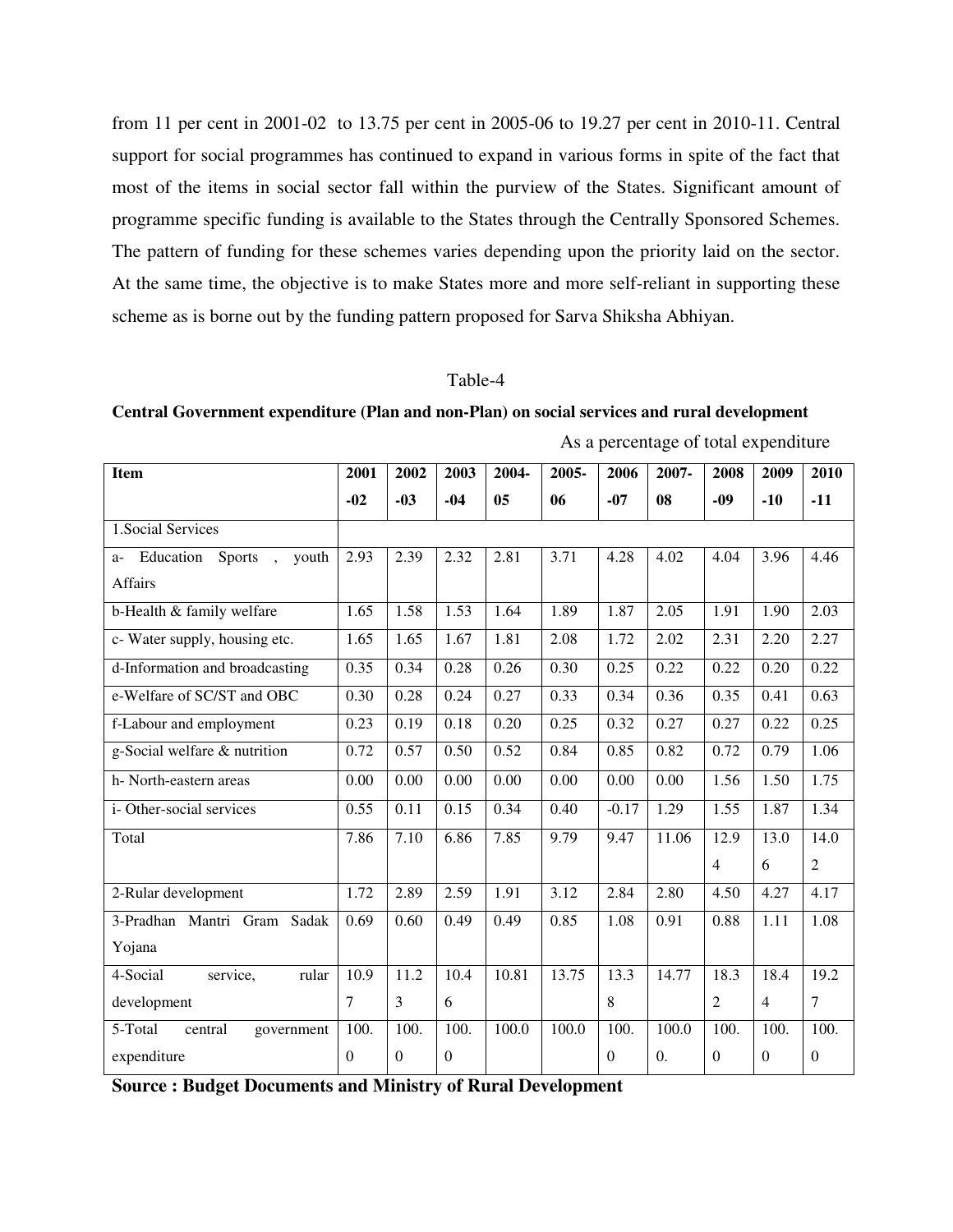Expenditure on social services (which include education, medical and public health, family welfare, water supply and sanitation, welfare of Scheduled Castes (SCs), Scheduled Tribes (STs) and Other Backward Classes (OBCs), labour and labour welfare, social security, nutrition, and relief for natural calamities, etc.) by the General Government (Centre and States combined) has also increased in recent years reflecting the higher priority given to this sector.

#### **Table-5**

### **Trends in Social Services Expenditure by General Government (Central and State Governments combined)**

| <b>Rs</b> crore |
|-----------------|
|                 |

| Central & State (Rs                     | 2002-03  | 2003-04          | 2004-05 | 2005-06 | 2006-07 | 2007-08 | 2008-09 | 2009-10 | 2010-11B.E |
|-----------------------------------------|----------|------------------|---------|---------|---------|---------|---------|---------|------------|
| crore)                                  |          |                  |         |         |         |         |         | R.E     |            |
| <b>Total Expenditure</b>                | 6,95,203 | 786212           | 859545  | 959855  | 1109174 | 1316246 | 1595110 | 1909380 | 20711147   |
| Expenditure on social                   | 141740   | 153454           | 172812  | 203995  | 239340  | 294584  | 380269  | 476351  | 522492     |
| services.                               |          |                  |         |         |         |         |         |         |            |
| of which                                |          |                  |         |         |         |         |         |         |            |
| a-Education                             | 71298    | 75607            | 84111   | 96365   | 114744  | 129366  | 161360  | 204986  | 235035     |
| b-Health                                | 30184    | 33504            | 37535   | 45428   | 52126   | 63226   | 73898   | 90700   | 99738      |
| c-Other                                 | 40258    | 44343            | 51166   | 62202   | 72470   | 101992  | 145011  | 180665  | 187719     |
| As percentage of GDP                    |          |                  |         |         |         |         |         |         |            |
| <b>Total Expenditure</b>                | 28.32    | 28.54            | 27.29   | 26.81   | 25.83   | 26.40   | 28.57   | 29.15   | 26.29      |
| Expenditure on social                   | 5.77     | 5.57             | 5.49    | 5.70    | 5.57    | 5.91    | 6.81    | 7.27    | 6.67       |
| services                                |          |                  |         |         |         |         |         |         |            |
| a-Education                             | 2.9      | 2.74             | 2.67    | 2.69    | 2.67    | 2.59    | 2.89    | 3.13    | 2.98       |
| b-Health                                | 1.23     | 1.22             | 1.19    | 1.27    | 1.21    | 1.27    | 1.32    | 1.38    | 1.27       |
| c-Other                                 | 1.64     | 1.61             | 1.62    | 1.74    | 1.69    | 2.05    | 2.60    | 2.76    | 2.38       |
| As percentage of total expenditure      |          |                  |         |         |         |         |         |         |            |
| Expenditure on social                   | 20.4     | 19.5             | 20.1    | 21.3    | 21.6    | 22.4    | 23.8    | 24.9    | 25.2       |
| sector                                  |          |                  |         |         |         |         |         |         |            |
| a-Education                             | 10.3     | 9.6              | 9.8     | 10.0    | 10.3    | 9.8     | 10.1    | 10.7    | 11.3       |
| b-Health                                | 4.3      | 4.3              | 4.4     | 4.7     | 4.7     | 4.8     | 4.6     | 4.8     | 4.8        |
| c-Others                                | 5.8      | $\overline{5.6}$ | 6.0     | 6.5     | 6.5     | 7.7     | 9.1     | 9.5     | 9.1        |
| As percent of social sector expenditure |          |                  |         |         |         |         |         |         |            |
| a-Education                             | 50.3     | 49.3             | 48.7    | 47.2    | 47.9    | 43.9    | 42.4    | 43.0    | 45.0       |
| b-Health                                | 21.3     | 21.8             | 21.7    | 22.3    | 21.8    | 21.5    | 19.4    | 19.0    | 19.1       |
| c-Others                                | 28.4     | 28.9             | 29.66   | 30.5    | 30.3    | 34.6    | 38.1    | 37.9    | 35.9       |

**Source : RBI as obtained from Budget Documents of Union and State Governments.** 

**BE: budget estimates; RE: revised estimates.**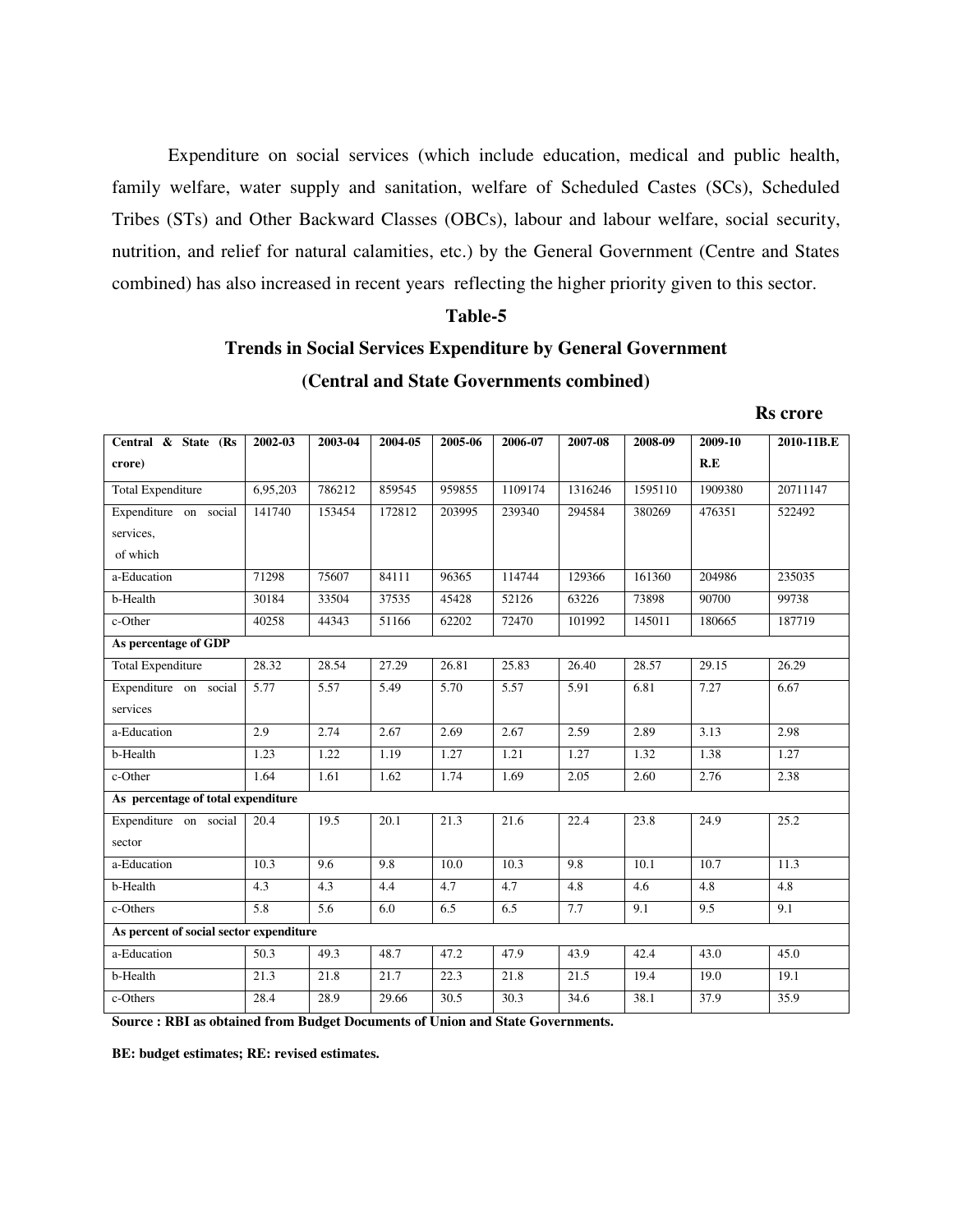As given in the table-5 expenditure on social services as a proportion of total expenditure increased from 21.1 per cent in 2005-06 to 23.8 per cent in 2008-09 and further to 25.2 per cent in 2010-11 (BE). As a proportion of GDP, its share increased from 5.49 per cent in 2005-06 to 6.63 per cent in 2010-11 (BE). Expenditure on education as a proportion of total expenditure has increased marginally from 10 per cent in 2005-06 to 11.3 per cent in 2010-11 (BE). While the expenditure on health as a proportion of the GDP has increased from 1.23 per cent in 2005-06 to 1.27 per cent in 2010-11 (BE), its share in total expenditure has increased marginally from 4.7 per cent in 2005-06 to 4.8 per cent in 2010-11 (BE).

#### **Gain from increase in expenditure on human development**

 It is clear from above discussion that the expenditure on human development in India increased after the seventh five year plan. But this increase was basically on Education, health and family welfare. The expenditure incurred on education has been growing because of the commitment under RTE. The goals of the SSA inter-alia include enrolment of all children of the qualifying age in the schools, education guarantee centres (EGCs), alternate schools, 'back-toschool' camp, retention of all children till the upper primary stage by 2010, bridging of gender and social category gaps in enrolment and ensuring that there is significant enhancement in the learning achievement levels of children at the primary and upper primary stages. The achievements under the SSA till September 2010 include opening of 309,727 new schools, construction of 254,935 school buildings, construction of 1,166,868 additional classrooms, 190,961 drinking water facilities, construction of 347,857 toilets, supply of free textbooks to 8.70 crore children, and appointment of 11.13 lakh teachers. Moreover, around 14.02 lakh teachers have received in-service training under this programme. There has been significant reduction in the number of out-of- school children on account of SSA. At the same time there has been an increase in expenditure on National Programme of Midday Meal (MDM) which covers in schools, cooked mid-day meal is provided to all the children attending Classes I-VIII, besides government schools, Government aided, National Child Labour Project schools, EGCs/alternate and innovative education centres including madarsas/maqtabs supported under the SSA across the country. At present cooked midday meal is supposed to provides an energy content of 450 calories and protein content of 12 grams at primary stage and an energy content of 700 calories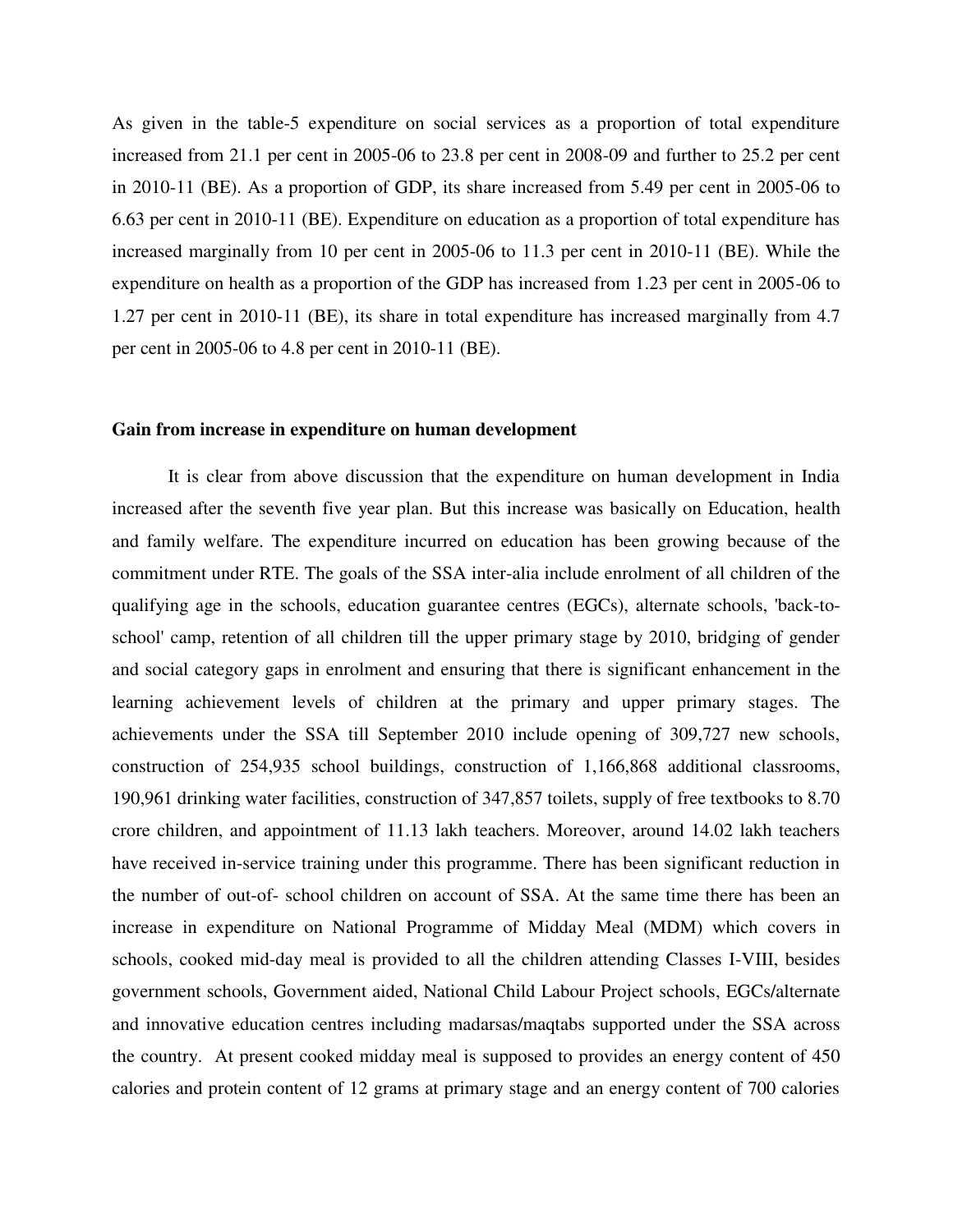and protein content of 20 grams at upper primary stage. Adequate quantity of micro-nutrients like iron, folic acid and vitamin A are also recommended in coordination with NRHM. During 2009- 10, the budget allocation under this program was ` 7359.15 crore against which actual expenditure incurred was ` 6937.79 crore. A total number of 11.04 crore children (7.85 crore in primary and 3.19 crore in upper primary stages) have been benefitted under the programme during 2009-10.

Success or otherwise of such human development efforts could judged from some quantifiable health indicators which are provided below.

| <b>Parameter</b>                             | 1981        | 1991        | <b>Current</b> |  |
|----------------------------------------------|-------------|-------------|----------------|--|
|                                              |             |             | level          |  |
| 1. Crude Birth Rate (CBR) (per 1000          | 33.9        | 29.5        | 22.5           |  |
| population)                                  |             |             | $j(2009*)$     |  |
| 2. Crude Death Rate (CDR)(per 1000           | 12.5        | 9.8         | 7.3            |  |
| population)                                  |             |             | $(2009*)$      |  |
| 3. Total Fertility Rate (TFR)(per woman)     | 4.5         | 3.6         | 2.6            |  |
|                                              |             |             | $(2008*)$      |  |
| 4. Maternal Mortality Rate (MMR) (per        |             | <b>NA</b>   | 254 (2004-     |  |
| 100,000 live births) NA                      |             |             | $06*)$         |  |
| 5. Infant Mortality Rate (IMR)(per 1000 live | 110         | 80          | 50 (2009*)     |  |
| births):                                     |             |             | 49             |  |
| Male                                         |             |             | 52             |  |
| Female                                       |             |             |                |  |
| 6. Child (0-4 years) Mortality Rate (per     | 41.2        | 26.5        | $15.2(2008*)$  |  |
| 1000 children) 41.2                          |             |             |                |  |
| 7. Life Expectancy at Birth:                 | $(1981-85)$ | $(1989-93)$ | $(2002-06)$ ** |  |
| Total                                        | 55.4        | 59.4        | 63.5           |  |
| Male                                         | 55.4        | 59.0        | 62.6           |  |
| Female                                       | 55.7        | 59.7        | 64.2           |  |

**Table-6 Selected Health Indicator-India** 

Source: **Ministry of Health and Family Welfare.** 

**\*Sample Registration Survey (SRS).** 

**\*\* Abridged Life Table 2002-06, RGI India.**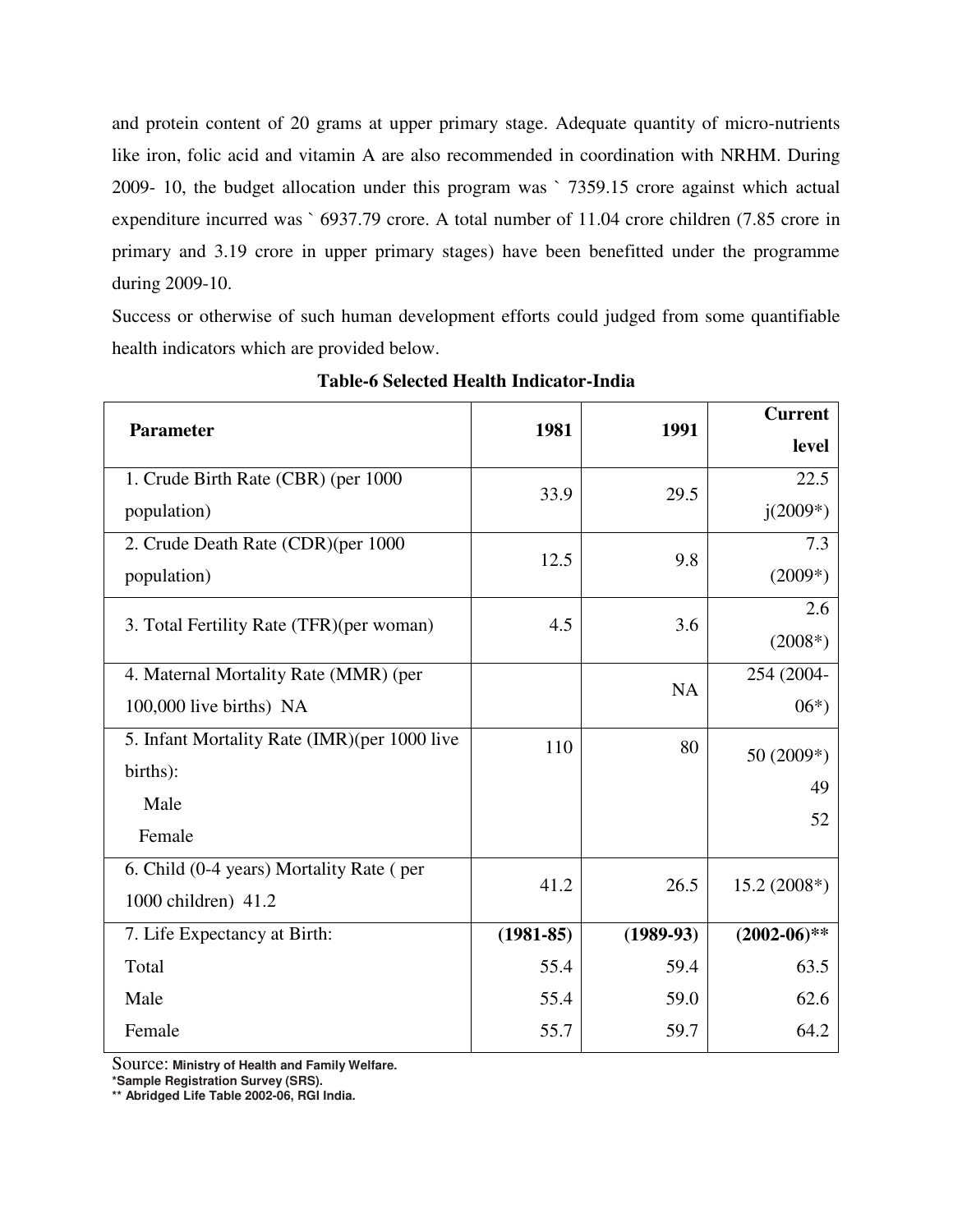What is observed from the table-6 is that almost the same pattern of improvement that was recorded over the period 1981-91 continued to be followed in the next 15 years. That means, there was a poor correspondence between expenditure and the target realization.

 National Rural Health Mission (NRHM): The NRHM was launched in 2005 to provide accessible, affordable, and accountable quality health services to rural areas with emphasis on poor persons and remote areas. It is being operationalized throughout the country, with special focus on 18 states, which include 8 empowered action group States (Bihar, Jharkhand, Madhya Pradesh, Chhattisgarh, Uttar Pradesh, Uttarakhand, Orissa, and Rajasthan), 8 north-eastern States, Himachal Pradesh, and Jammu and Kashmir. The NRHM aims to provide an overarching umbrella to the existing programmes of Health and Family Welfare including the Reproductive Child Health Project (RCH-II) and Malaria, Blindness, Iodine Deficiency, Filaria, Kala Azar, T.B., Leprosy and Integrated Disease Surveillance programmes by strengthening the public health delivery system at all levels. The Sub-centres, PHCs, and CHCs are being revitalized through better human resource management, including provision of additional manpower, clear quality standards, revamping of existing medical infrastructure, better community support, and through untied funds to facilitate local planning and action. Flexible, decentralized planning is the pivot on which the Mission rotates.

Addition of Human Resources made available under the NRHM include 1572 specialists, 8284 MBBS doctors, 26,734 staff nurses, 53,552 auxiliary nurse midwives (ANMs), 18,272 paramedics who have been employed on contract. A total of 16,338 additional primary health centres (APHCs), PHCs, CHCs, and other sub-district facilities have been created to make the availability of service 24 x 7 basis. Over 3.4 crore women have so far been covered under the reproductive health service known as Janani Suraksha Yojna. Around 599 district hospitals (DHs), 4210 CHCs, 1136 other than CHC hospitals, and 17,097 PHCs have their own RKSs with untied funds for improving quality of health services through the scheme Rogi Kalyan Samiti. So far, 4.98 lakh villages (78 per cent) have their own Village Health and Sanitation Committees and each of them has been provided Rs.10,000 as untied grant per year. Another important development in the Indian health-care sector has been the growing use of telemedicine. In 2001, the Indian Space Research Organization (ISRO) launched a pilot project that connects 78 hospitals in remote areas to super specialty hospitals in the cities. Telemedicine has opened up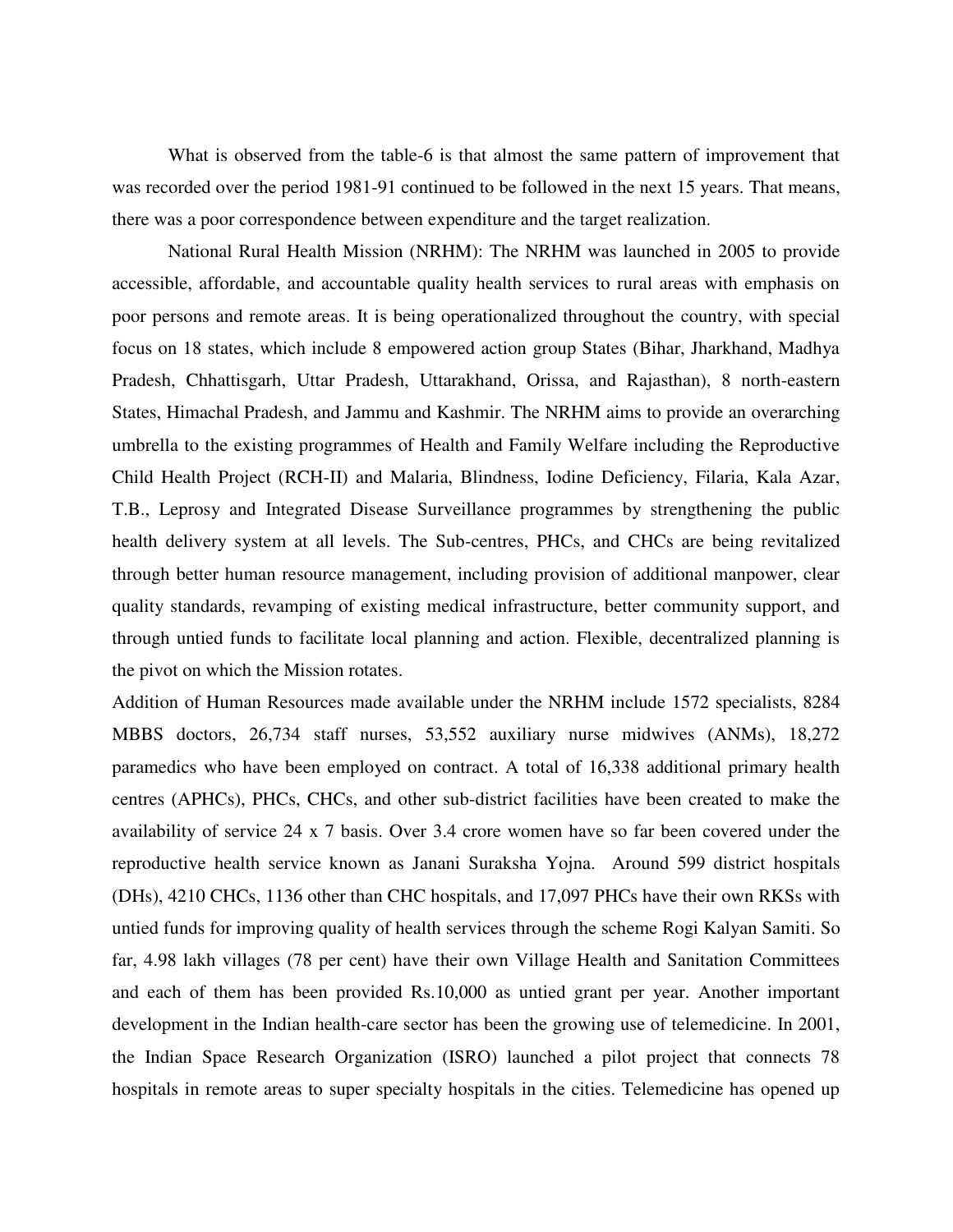possibilities of professionals providing expert healthcare service in remote rural areas from their locations in cities. It has also opened up the possibility of patients in India availing of professional advice from physicians in the developed countries.

 Observation made earlier that huge public expenditure in the last 15 to 20 years failed to bring about corresponding improvement in health indicators which might have been because of the multiplicity of schemes and lack of coordination amongst them.

#### **Functionality Problem**

In an overpopulated economy with sizable section of it being poor (on criterion of bare minimum in terms of nutritional intake) government's renewed efforts in the current century to improve human development is undoubtedly the welcome move. But seems to have been achieved is the enrolments in the schemes, number of beneficiaries from various schemes that can be statistically shown but when it comes to improvement in qualitative variables the picture is not that rosy. One thing everyone agrees to is the expenditure on human development is only possible when government plays proactive role as otherwise education as well as health care would remain inaccessible to the neglected and poor population. This increased expenditure on education is necessary so as to make it accessible to every child irrespective of income strata as only through this children can be ensured better place in the world. The problem is not at the level of provision but in delivery mechanism. One of the key element in development process is the proper functioning of the political and administrative institutions responsible for the delivery of service. The Annual Status of Educational Report (ASER) – 2010 point to very poor outcome in terms of quality as far as the primary education is concerned and the Evaluation Study of NRHM 2011 presenting the pathetic state of health care in the state that were covered under the study. The problem is that of leakages. Efficiency requires the optimum mix of key elements which include resources, information, decision-making, delivery mechanisms, and accountability. Following problems could be outlined in this regard. Resources are centralized and canalized. The center collects nearly all resources from general taxes, rents, or aid—there are few user fees or local taxes—and then allocates them into budgets of line ministries. Information, if it exists at all, is tightly controlled and only flows internally and upward (not horizontally). Decision-making is done primarily by government agencies and their agents, with the discretion of local agents, at least on paper, tightly controlled by rules, regulations, and mandates from the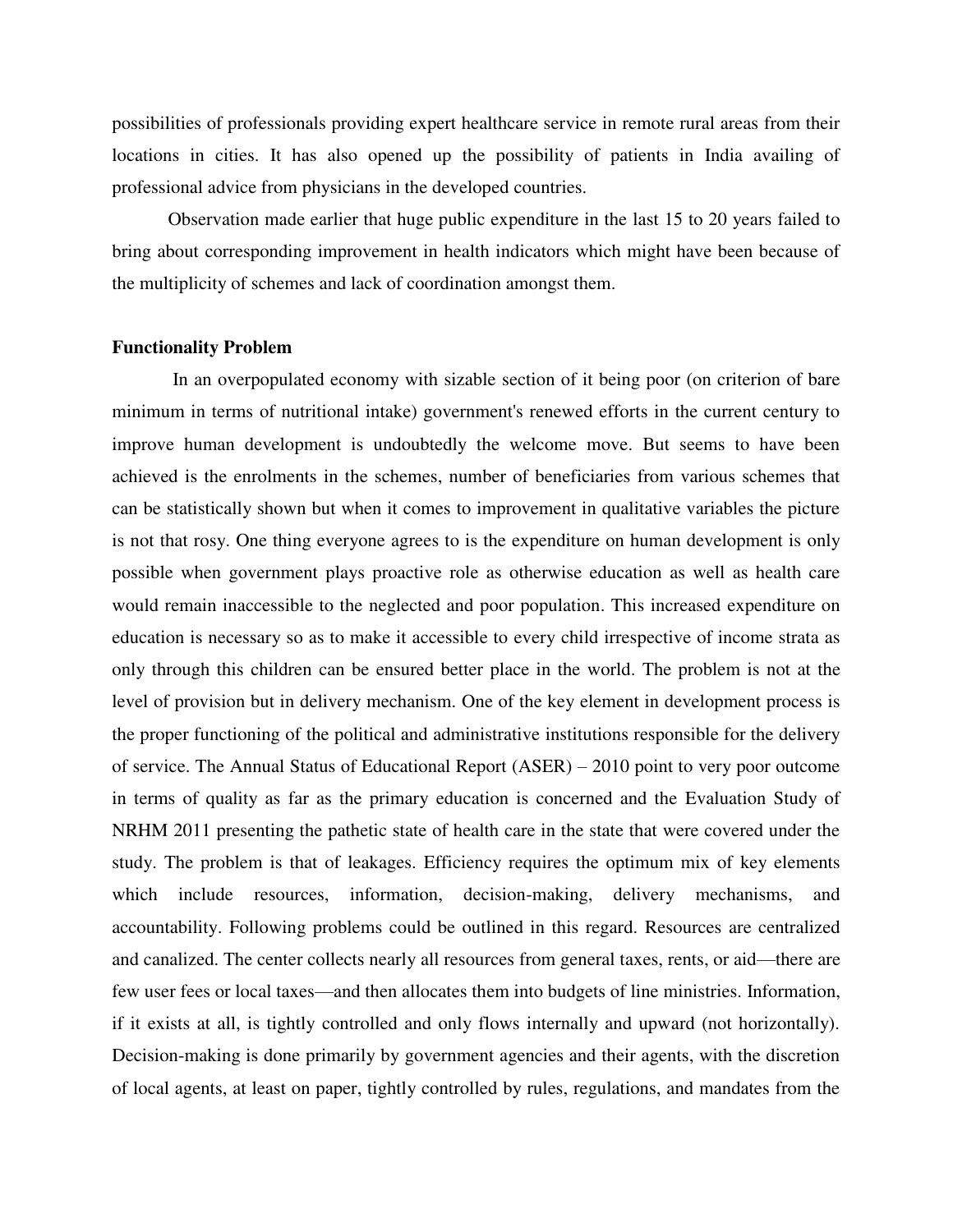top. Delivery mechanisms is the stage where all the problem spillover. Accountability of the service providers flows internally and upward, with accountability to the citizens occurring only via whatever political mechanisms exist for expressing discontent (which may be tightly limited in autocratic, authoritarian, and totalitarian regimes).

#### **Problem in Health Sector**

The major problem facing the health and family welfare is that whatever facility is created for the benefit of poor it is the upper class which somehow manages to take be the major benefits. Two factors contribute to the pro-rich orientation of public spending. Overall utilization of publicly provided services is skewed towards the rich as more individuals from the higher income groups are likely to seek health care services. The second factor is the type and level of services sought by the different income groups. Poor get the benefits only from the primary health center and very small population get the advantage of the better hospital.







**Source: calculations based on Mahal et. al. 2001 – referred to in MTA para. 2.2.68**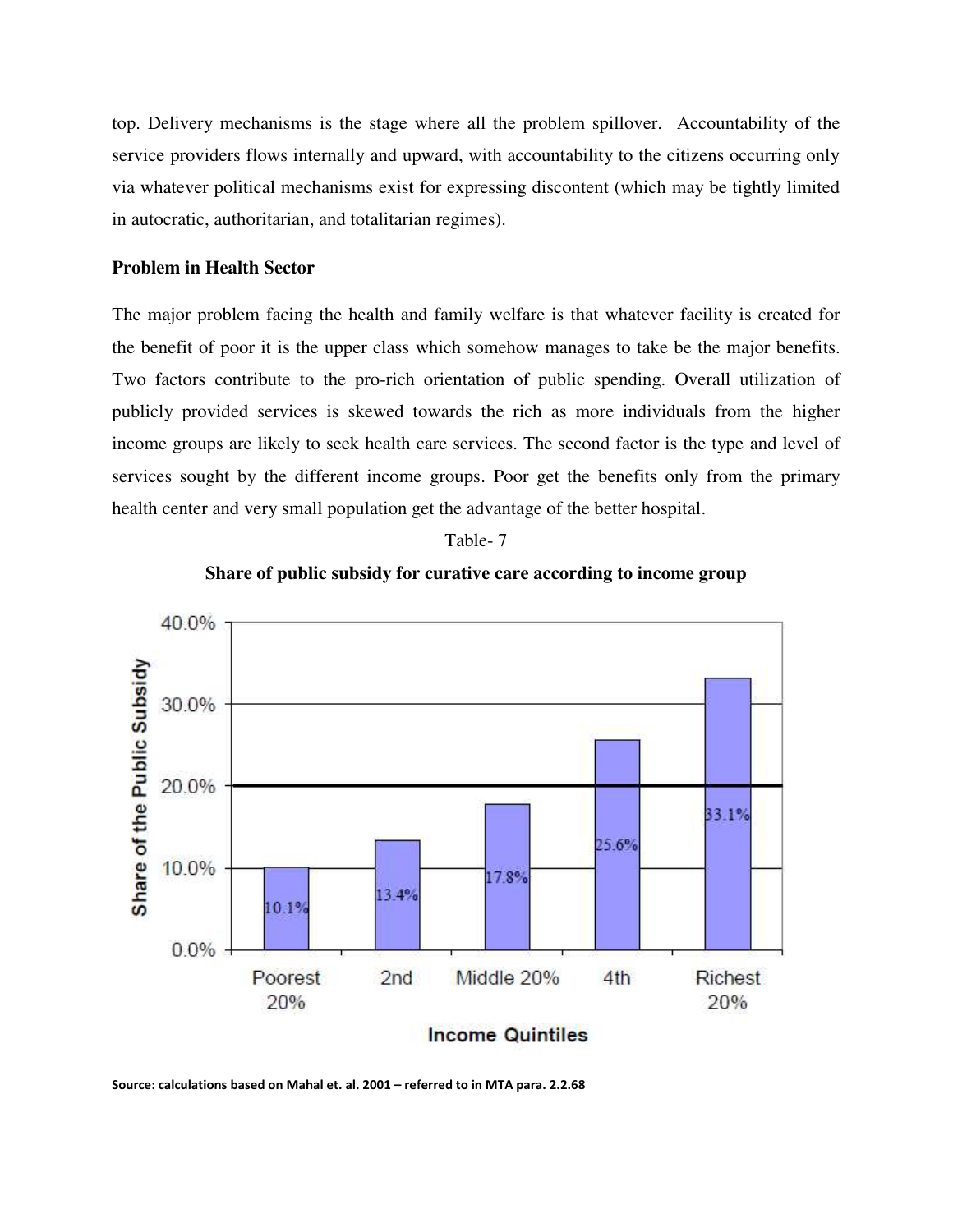. Above figure clearly illustrates the positive correlation between the income level and the flow of benefits from government's subsidies. The richest 20 percent get away with maximum share with 33.1 percent while the poorest 20 percent are content with little over 10 percent. The reasons for such strange correlation can be found in the following table. For the ailments that remain untreated financial problems are accountable for this in good measure.

**Table-8** 

| <b>Reason for not seeking Medical</b> |                | Rural          |              | Urban          |              |                |  |
|---------------------------------------|----------------|----------------|--------------|----------------|--------------|----------------|--|
| treatment                             | 42nd           | 52nd           | 60th         | 42nd           | 52nd         | 60th           |  |
| No medical facility                   | 3              | 9              | 12           | $\overline{0}$ | $\mathbf{1}$ | $\mathbf{1}$   |  |
| <b>Lack of faith</b>                  | $\overline{2}$ | $\overline{4}$ | 3            | $\overline{2}$ | 5            | $\overline{2}$ |  |
| Long waiting                          | $\theta$       |                | $\mathbf{1}$ | 1              | 1            | $\overline{2}$ |  |
| <b>Financial Problem</b>              | 15             | 24             | 28           | 10             | 21           | 20             |  |
| <b>Ailment not serious</b>            | 75             | 52             | 32           | 81             | 60           | 50             |  |
| <b>Others</b>                         | 5              | 10             | 24           | 6              | 12           | 25             |  |

**Distribution of Untreated Ailments by Reason of No Treatment** 

Source: NSSO various publication.

 In the table it is clear that there is a change in the pattern of rural and urban sector in the utilization of the health services. In the rural areas it is the the non-availability of medical facility that together with financial problem is responsible for the non-treatment of ailment. While in urban areas the problem of 'no medical facility' is not much significant but still the financial problems are very much there. Other reasons are more common in urban area.

 In the next table it is clear that major hindrance in the non-utilization of health services is the absenteeism of doctors from the primary health centers. This is may not be solely on account of the doctor's absence from work but because these doctor are generally used for other duties by the different government organizations. In this regard al states are equally guilty. Maharashtra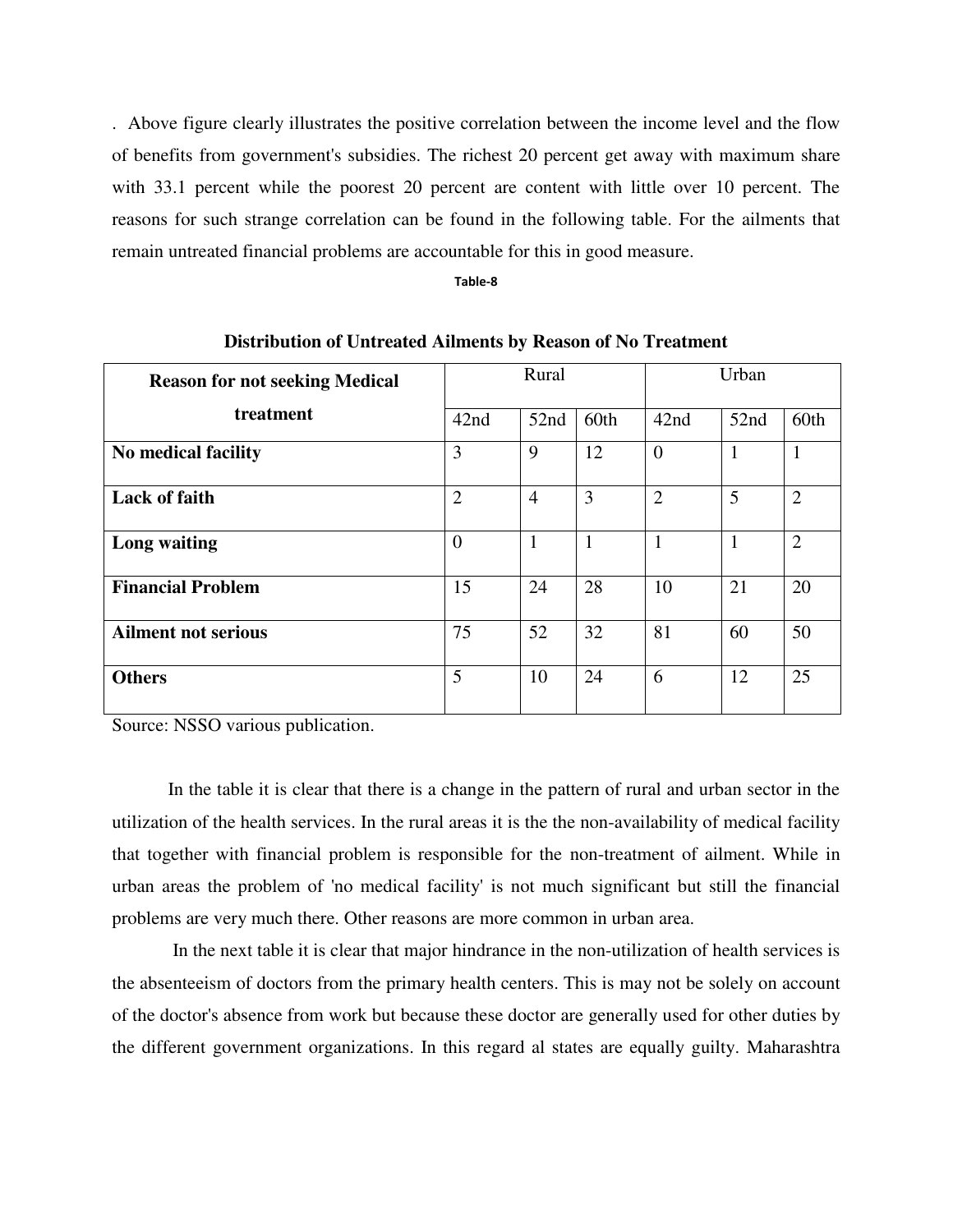and Madhya Pradesh though are the states where absence without reason and because of leave is relatively small. But in matters of of official duty there is no difference in these states too.

#### Table-9



#### **India 2003: Doctor absence from PHC's by State and Reason**

Source: Shanta Devarajan, Development 3.0: What to do when markets and governments fail poor people World Bank.

#### **Problem in Education Sector**

As per findings of ASER-2011 what class IV student hardly manages in villages, students of class 3 manages quite well in towns. Another observance is that private school students fare better than govt. school students

A common chronic problem that has been identified in all the schools is the shortages of teacher especially Hindi teacher. Under RTE norms every classroom should have at least one teacher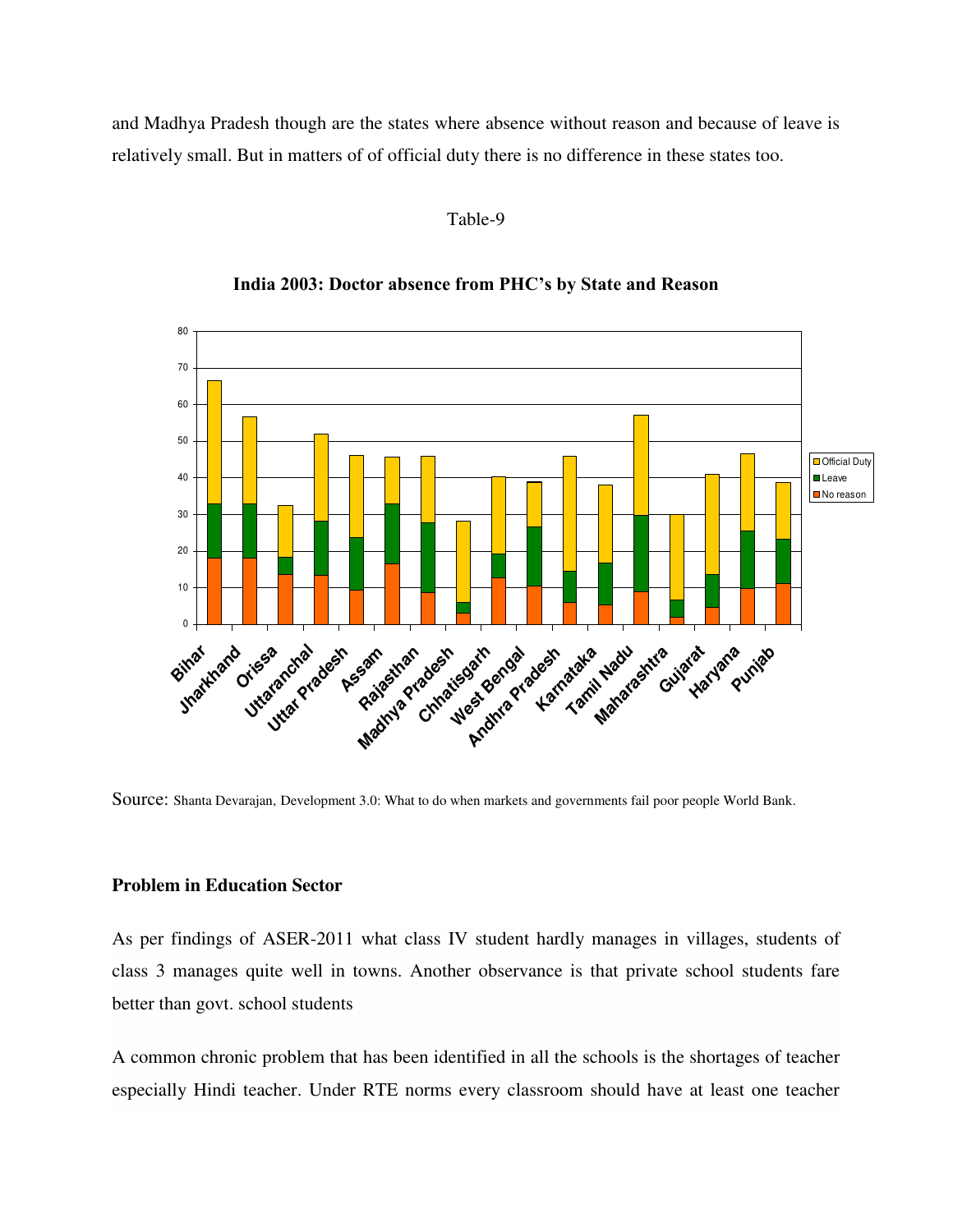which has been found to be seriously lacking. In some school whenever some teachers are appointed they are transferred away with post or remained absent from their place of posting. As all the pleas often goes unheeded by authorities, the village communities in order to mitigate this problem has been trying to make all ends meet sponsoring private tutors and subject teachers to salvage students' career but where no such effort exist, students are condemn to suffer for no fault of theirs. In view of this observation the lack of correspondence between public expenditure and provision of credible public service continued to exist. It appears as if no remedial measures were undertaken after the startling revelations by ASER-2009.

#### Table-10

| <b>State</b>                | <b>Teacher</b><br>Absence (%) |
|-----------------------------|-------------------------------|
| Maharashtra                 | 14.6                          |
| Gujarat                     | 17.0                          |
| Madhya Pradesh              | 17.6                          |
| Kerala                      | 21.2                          |
| Himachal Pradesh            | 21.2                          |
| <b>Tamil Nadu</b>           | 21.3                          |
| Haryana                     | 21.7                          |
| Karnataka                   | 21.7                          |
| Orissa                      | 23.4                          |
| Rajasthan                   | 23.7                          |
| West Bengal                 | 24.7                          |
| Andhra Pradesh              | 25.3                          |
| <b>Uttar Pradesh</b>        | 26.3                          |
| Chhatisgarh                 | 30.6                          |
| Uttaranchal                 | 32.8                          |
| Assam                       | 33.8                          |
| Punjab                      | 34.4                          |
| Bihar                       | 37.8                          |
| Jharkhand                   | 41.9                          |
| Delhi<br>All India Weighted | 24.8%                         |

#### **All India Teacher Absent**

Source: Kremer, Muralidharan, Chaudhury, Hammer, and Rogers. 2004. "Teacher Absence in India."

The need of the hour now is redeployment of teachers from the excess areas to the shortage areas or appoint new one but to let the schools thrive without teachers would not only be unfair but cruel. Those who are unwilling to go to their areas of posting should gracefully retire as there are enough qualified youth to take up the same as this profession is not only to earn livelihood.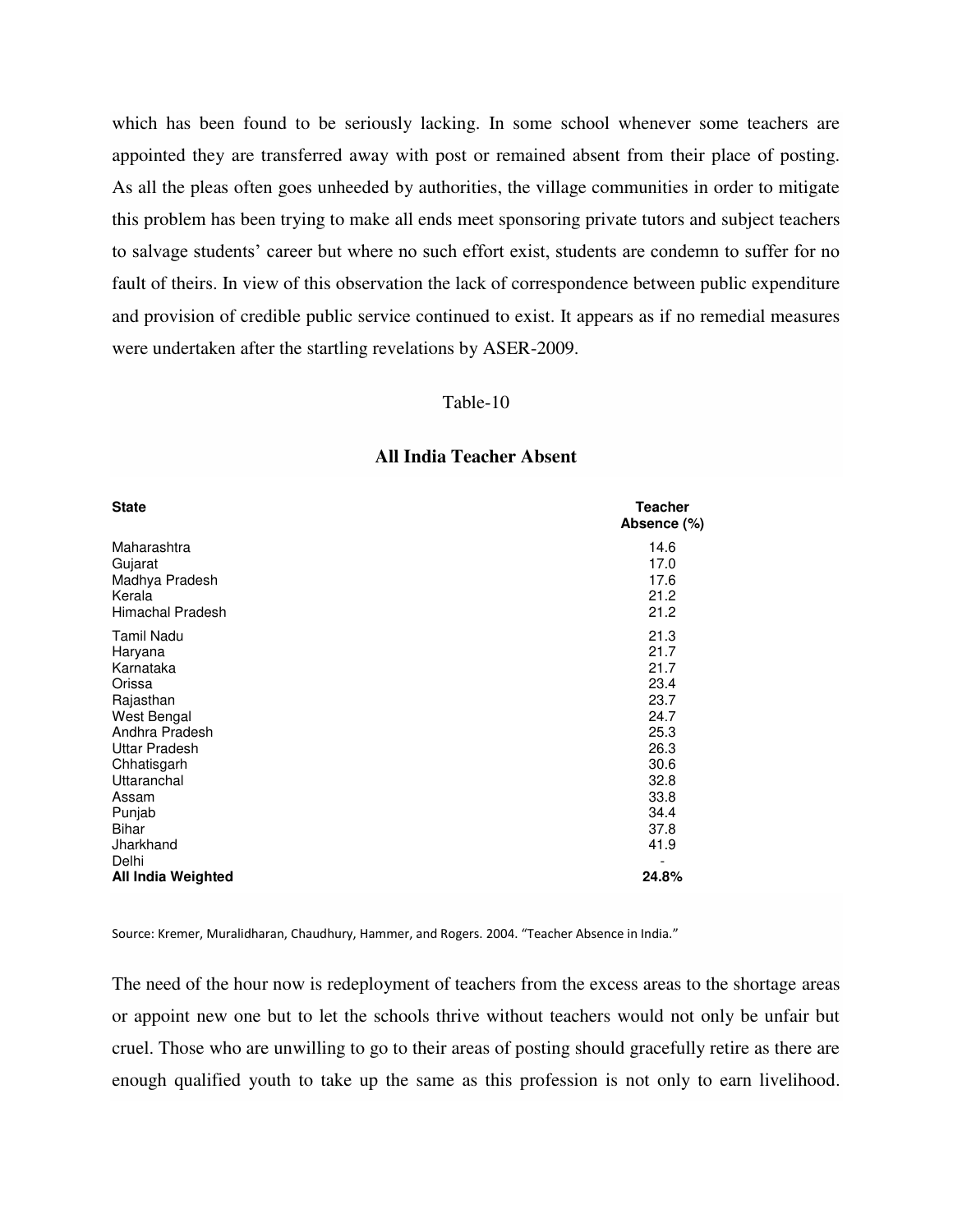Many schools are reeling under pathetic condition with no electricity connection, proper desk  $\&$ benches, worn out building  $\&$  located in places not conducive to learning that just at the sight its not hard to comprehend why we are backward.. Schools are the perfect manifestation of what kinds of govt. exist or what community live in that area for no good govt. or community would dare to neglect its school because that is where the future lies.

#### **Conclusion**

 It follows from the analysis of facts that government's renewed enthusiasm for human development did not bear fruits. The amount of improvement in health parameters might have still been there even as a normal trend factor. The huge public expenditure in the area of education and health made only marginal difference which is evident by the fact that India continued to slide in ranking amongst the countries in terms of human development. Thus for such loss strategy itself could be blamed as huge resources were poured into it without caring for the delivery mechanism and putting in place the system of accountability. Plethora of schemes targeting the same people and without requisite amount of coordination between them might also helped government agencies escape the blame. Better option would have been setting out the monitorable and standards not only in terms of quantity but quality as well and creating a mechanism of social audit. Other problems that have been observed are the financial provision being short of what is actually required, and lack of information on the part of stakeholders. Further research may work out if the same amount of resources had been disbursed in some other ways that might improve people's income which in turn would help them get better access to health care and quality education.

#### References:

- Ajay Mahal, Abdo S. Yazbeck, David H. Peters, G.N.V. Ramana(2001):The Poor and Health Service Use in India, H N P discussion paper, World Bank.
- ASER Report -2011, Inside Primary Schools :A study of teaching and learning in rural India.
- ASER Report-2010.